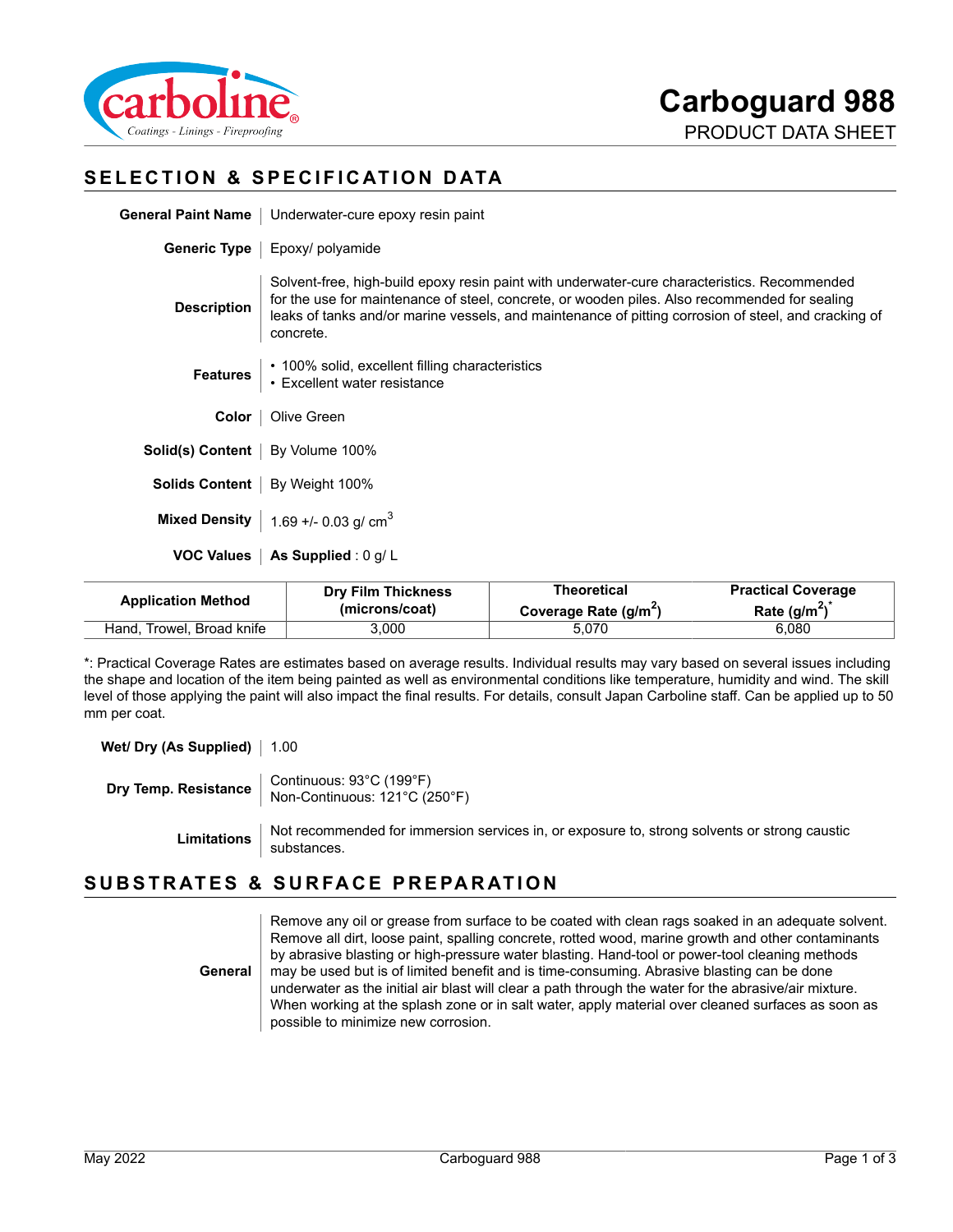# **Carboguard 988**

PRODUCT DATA SHEET





| <b>Mixing</b>   | Scoop both Part A and B (A : B = 1 : 1 by volume) by gloved hands from each container, and then<br>mix and knead the two components by hand until the yellow and black colors have combined to<br>make a uniform olive green color. Apply this mixture immediately after mixing; no sweat-in time is<br>required. To assist in mixing, keep the gloved hands and the surface of the materials wet with water<br>during the mixing process. |
|-----------------|--------------------------------------------------------------------------------------------------------------------------------------------------------------------------------------------------------------------------------------------------------------------------------------------------------------------------------------------------------------------------------------------------------------------------------------------|
| <b>Thinning</b> | Not recommended.<br>Carboline Thinner 2 may be used, but only for the cleaning purpose of application equipment.                                                                                                                                                                                                                                                                                                                           |
|                 | Use of thinners other than those supplied or recommended by JAPAN CARBOLINE may adversely<br>affect product performance.                                                                                                                                                                                                                                                                                                                   |
|                 | <b>Ratio</b>   Part A : Part B = $52 : 48$ (by weight)                                                                                                                                                                                                                                                                                                                                                                                     |
| <b>Pot Life</b> | Below and above water, at 21°C;<br>Golfball size mix: 40 minutes<br>Baseball to Softball size mix: 30 minutes<br>1/2 - 1 gallon mix: 15 minutes                                                                                                                                                                                                                                                                                            |
|                 | These listed times are reduced by one-half at temperatures above 27°C. Do not mix more material<br>than can be applied in the pot life listed. The material may still appear usable after exceeding its pot<br>life, but it will not properly adhere to the substrates after application and curing.                                                                                                                                       |

## **APPLICATION EQUIPMENT GUIDELINES**

Listed below are general equipment guidelines for the application of this product. Job site conditions may require modifications to these guidelines to achieve the desired results.

Application Tool | Hand, Trowel, and Broad Knife

| <b>Application Procedure</b> | Spread material smoothly onto the surface in a 3-6 mm thick layer using enough pressure to<br>displace water and air bubbles. Smooth out the area by hand. When starting another mix, start<br>spreading at and away from the previously applied film. This will help prevent trapped air bubbles<br>or leaving an area uncoated. If applying to dry surfaces in dry air, periodically rewet hands or tools<br>with water to keep the product from sticking. When used as a patch or grout, force the material into<br>the hole or crack and smooth by hand to the thickness needed. For larger patches greater than<br>12 mm, use a steel or fiberglass plate for added support. Apply to the substrate, then embed the<br>support plate (cut larger than the hole) and apply product overall. When applied underwater or<br>"when wetted with water during application, the surface will form an emulsified lighter green "scum"<br>layer. This layer is normal and the film under this "scum" layer remains undisturbed and will cure<br>properly. The "scum" layer will cure and become part of the finish when it is cured above water;<br>however, this layer will remain soft and uncured when the product is kept underwater during curing. |
|------------------------------|-----------------------------------------------------------------------------------------------------------------------------------------------------------------------------------------------------------------------------------------------------------------------------------------------------------------------------------------------------------------------------------------------------------------------------------------------------------------------------------------------------------------------------------------------------------------------------------------------------------------------------------------------------------------------------------------------------------------------------------------------------------------------------------------------------------------------------------------------------------------------------------------------------------------------------------------------------------------------------------------------------------------------------------------------------------------------------------------------------------------------------------------------------------------------------------------------------------------------------------------------------|
|                              | When used for marine applications in splash zone areas, use all necessary precautions to protect<br>the applicators. Wear wet or dry suits if necessary to help preserve body heat and use approved life<br>jackets and safety lines. Avoid working in rough water.                                                                                                                                                                                                                                                                                                                                                                                                                                                                                                                                                                                                                                                                                                                                                                                                                                                                                                                                                                                 |

#### **APPLICATION CONDITIONS**

| Condition | Surface                                        | <b>\mbient</b>  | <b>Humidity</b> |
|-----------|------------------------------------------------|-----------------|-----------------|
| Minimum   |                                                | 10°C (50°F)     |                 |
| Maximum   | 50 $^{\circ}$ C<br>(4000 <sub>0</sub> )<br>--- | (100°F)<br>38°C | 100%            |

Do not apply or allow to cure in acidic (pH less than 6) or alkaline (pH greater than 9) environments, or in solutions containing solvents.